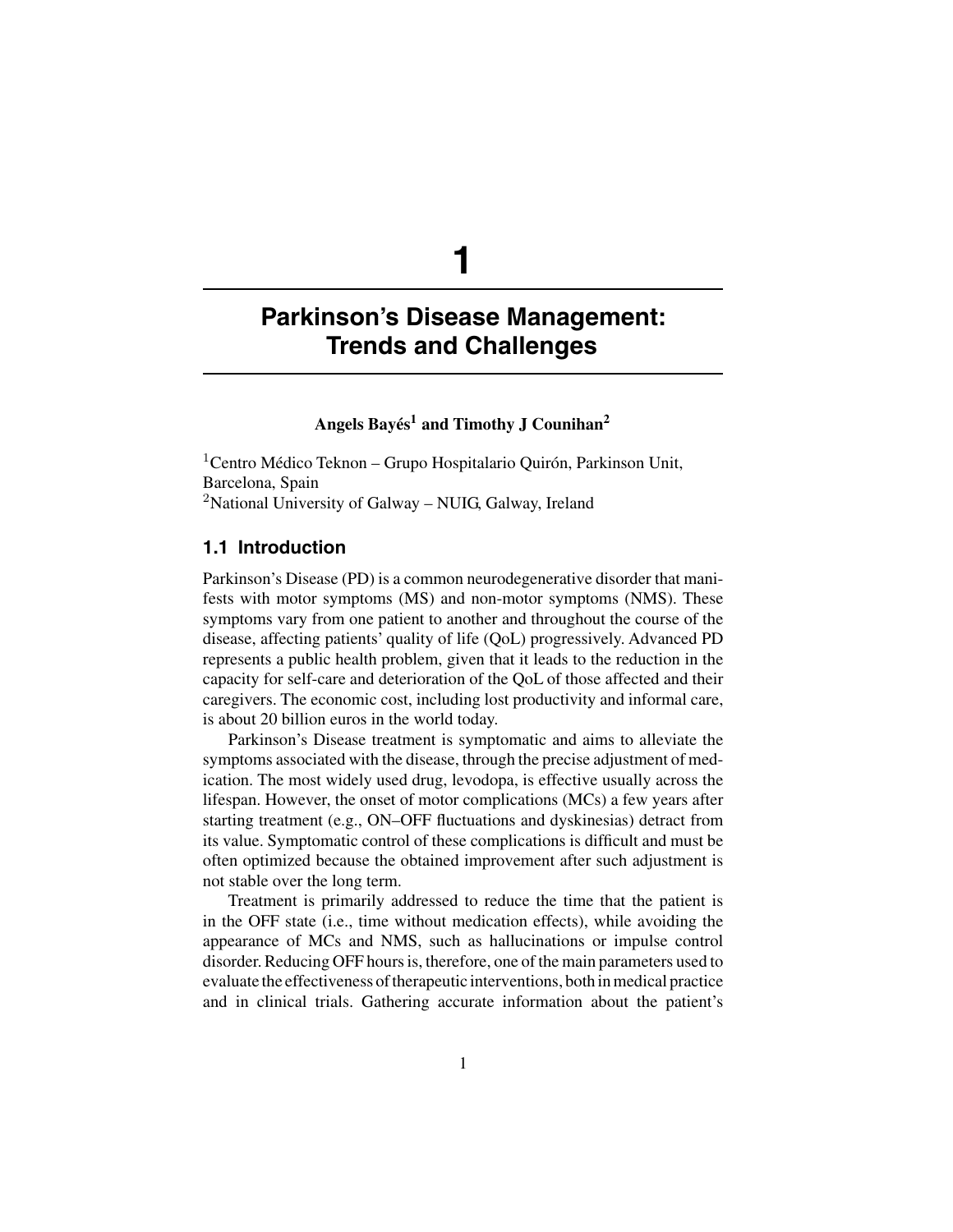condition throughout the day is essential in order to determine the optimal treatment plan. In clinical practice, the only method available is based on diaries filled in by patients and their caregivers about the ON/OFF hours and dyskinesias. However, this method has certain limitations that make unreliable medium and long-term monitoring: motor difficulties, memory failures that hinder regular compliance and subjective evaluation. Therefore, solutions that can improve disease management are of great interest and occupy important part of current research.

Another important aspect of the symptomatic treatment of PD is the multidisciplinary treatment (MDT). The multiple impairments occurring in PD have diverse functional and psychosocial consequences. While the primary treatment is pharmacological, many symptoms do not respond to medication, such as on-period freezing and postural instability. Indeed, later stage disease may be dominated by such symptoms. In addition, there is growing evidence for the efficacy of rehabilitation therapies for specific symptoms, through the involvement of the multidisciplinary team. There is also emerging evidence for physiotherapy with external cueing for improving gait and balance; cognitive movement strategies; and strength and balance exercises. Intensive speech therapy [e.g., Lee Silverman Voice Treatment (LSVT)] has been shown to improve the loudness and intelligibility of speech in PD. Unfortunately, the MDT is only applied in a small number of PD patients for economical and logistic reasons.

# **1.2 Impact and Strategies of PD at Different Stages**

Parkinson's Disease is one of the chronic disorders with the most impact on patients' lifestyle. Most patients survive many years after the first symptoms. The mean survival rate of patients with this disease (when diagnosed after age 50) is 26 years, not very different from the non-affected population.

This disease responds very well to treatment with levodopa and dopaminergic agonists during the first years (between 3 and 7 years). As the disease progresses, the patient encounters a limitation of the effect of medical treatment due to the appearance of motor and non-motor complications. These entail a progressive difficulty in carrying out activities of daily living and leading an independent life. During the first year, the doctor establishes the possible diagnosis and starts one treatment. In course of 2–4 years, there is a relative normality and the medication is generally effective. Between the years 5 and 9, the effectiveness of medication usually decreases and treatment may need to be modified. Problems with driving, finances, and work may appear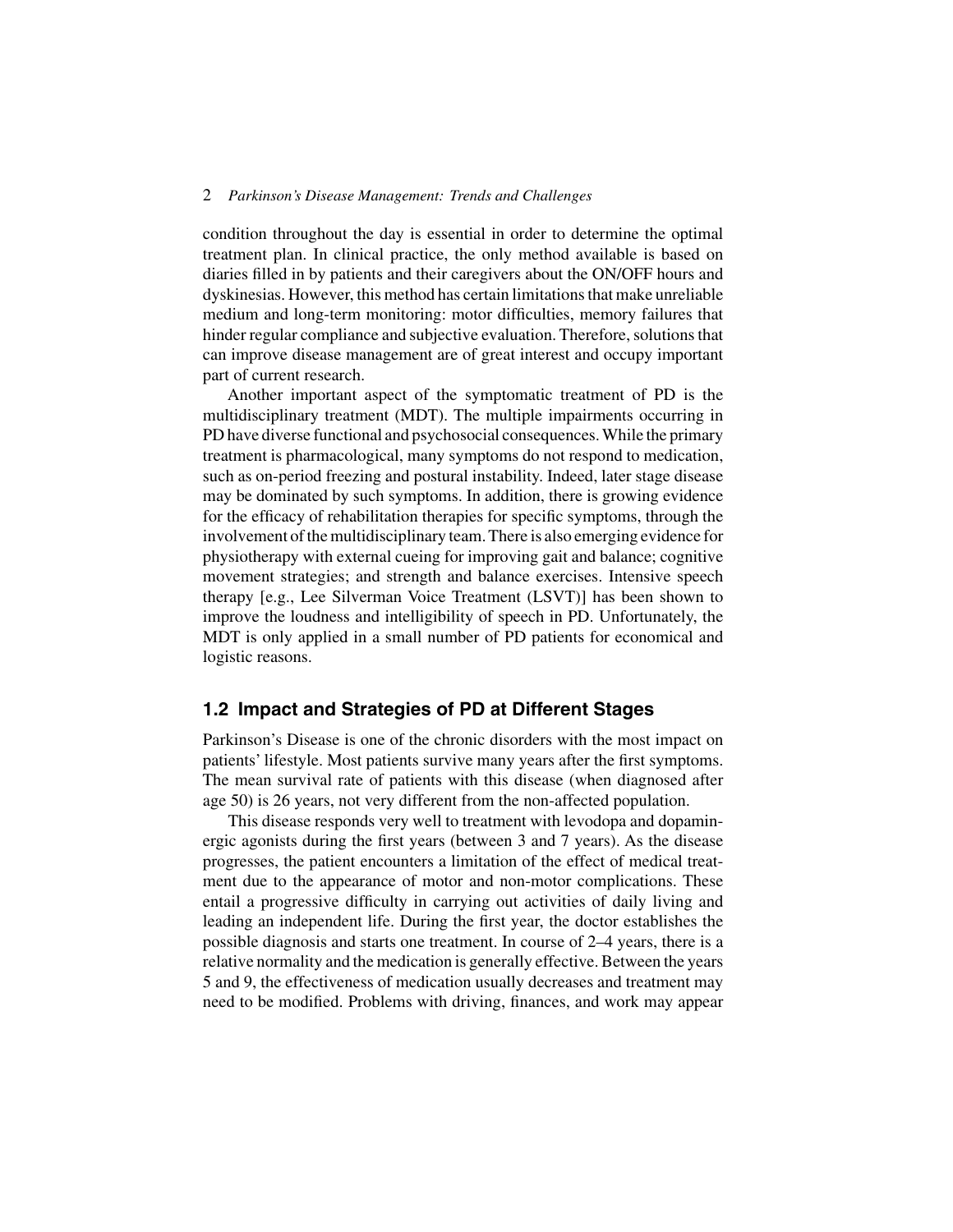| Scale | Description                                                               |
|-------|---------------------------------------------------------------------------|
| 1.0   | Unilateral involvement only                                               |
| 1.5   | Unilateral and axial involvement                                          |
| 2.0   | Bilateral involvement without impairment of balance                       |
| 2.5   | Mild bilateral disease with recovery on pull test                         |
| 3.0   | Mild to moderate bilateral disease; some postural instability; physically |
|       | independent                                                               |
| 4.0   | Severe disability; still able to walk or stand unassisted                 |
| 5.0   | Wheelchair bound or bed ridden unless aided                               |

**Table 1.1** Modified Hoehn and Yahr scale

at this time. During years 10–13, there is an increasing disability: 60–75% of patients present some intellectual deficit, worsening immobility, incontinence, and increased risk of falling.

We can distinguish five evolutionary stages of the disease, although patients may not go through all of them. These are the stages of Hoehn and Yahr (Table 1.1).

The main problems presented by patients in the different evolutionary phases and the strategies currently recommended are explained in the following subsections.

#### **1.2.1 Patients in Early Stages**

In stage 1 of PD, facial expression is generally normal and also the posture. Tremor of a limb is the most common initial manifestation. It is often quite annoying, and it is the symptom that draws the attention of both the doctor and the patient. Tremor rarely interferes with the activities of daily living (ADL), although it disturbs and distresses the patient. Patients sometimes report difficulties in performing activities such as buttoning, typing, or cutting food. In the careful exploration of these patients, other parkinsonian signs in a limb, such as bradykinesia or slow movement, and stiffness, which contribute to these fine motor difficulties, are detected in addition to tremor. Decreased arm swing or dragging of a leg when walking can also be observed. These symptoms, often present for several years, are better tolerated than tremor.

In Stage 2 of PD, the involvement is bilateral. There may be loss of facial expression with decreased blinking. Slight flexion of the body may be present and, in general, arm swing when walking is diminished, without altering balance. Patients slow down when performingADLs, and they require more time to dress, clean themselves up, get up from a chair, or tie their shoes on their own.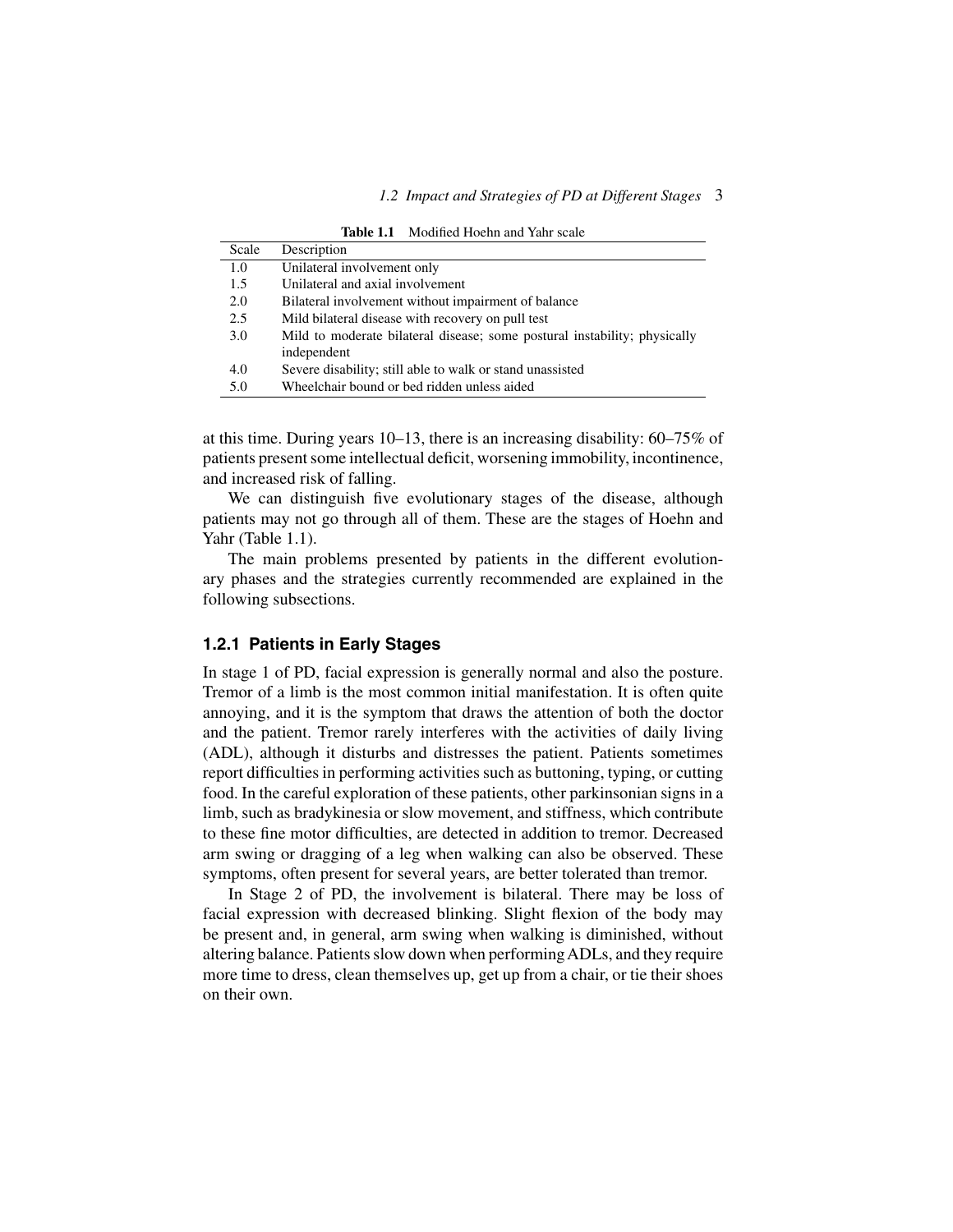Depressive symptoms are also frequent, and these are detected in between 30–50% of the cases. Medical treatment, which is administered according to the severity of the symptoms, often produces side effects.

In these initial stages, patients are advised to learn about the disease, learn to speak naturally about their problems, learn to share difficulties, and go to the doctor accompanied by someone. Standardized psychoeducational programs, such as the "Edupark" program [1], are of great help during this transition. From the diagnosis, it is recommended to initiate MDT, which includes physical exercise and cognitive stimulation. It is better for patients to continue doing things by themselves, even if it is slowly, without rushing and with enough time. It is advisable to adapt the setting in which patients have to perform their ADLs and to be physically and mentally as active as possible.

Family members should also be informed and should know how to convey their support. It is recommended to see a doctor if depressive symptoms or side effects occur with medications.

#### **1.2.2 Moderately Affected Patients**

People with PD in stages 3 and 4 already have a degree of moderate–severe disability, as they experience difficulty walking and with balance. They explain that their gait is shortened, and that sometimes they have difficulties to make turns while they walk, in the corners of the rooms, or to cross doorways. Balance problems can cause falls. Sometimes while walking, they develop freezing of gait (FOG), or difficulty to stand, either forward, propulsion, or backward, retropulsion. The feeling of fatigue is a very frequent symptom. They have the feeling of needing a lot more effort to perform certain tasks, and often notice pains in the cervical, lumbar, or shoulder region. Symptoms of autonomic dysfunction may also be present in the form of orthostatic hypotension, extreme sensations of heat or cold, sweating not related to physical activity, sometimes in the form of crisis, and urinary or sexual dysfunction.

Many patients, at stage 3 or 4, experience side effects to chronic dopaminergic medication. The most annoying side effect for patients is the ON–OFF phenomenon. This phenomenon is often disabling and causes fear and insecurity. During the ON phase, patients can enjoy good mobility and carry out activities outside the home, such as shopping or social activities. However, during the OFF phase the patient may be completely disabled, with difficulty walking, getting up from a chair, or manipulating objects with hands. The appearance of OFF phases limits the social activities of the patient, often preventing them from going out. In this state, patients may find themselves in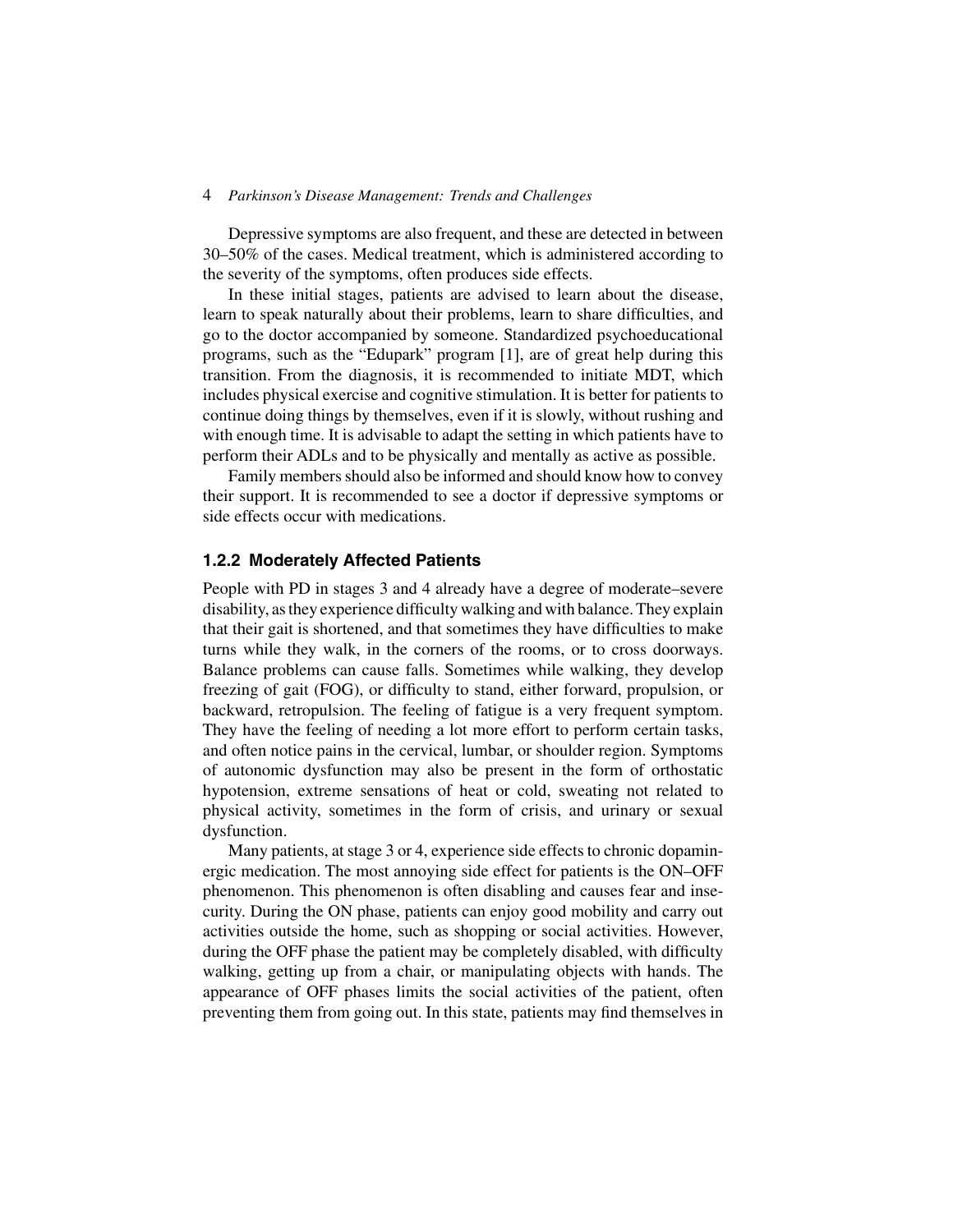really dangerous situations, such as if this phenomenon occurs when crossing a street.

Dyskinesia, or involuntary movements, are another important problem that many patients present with during stages 3 and 4. In general, they have a choreiform nature: creeping movements of the extremities, or masticatory movements of the lower jaw, protrusion of the tongue, oscillations as they walk, and head and neck movements. Dyskinesias are a secondary symptom of dopaminergic medication, which usually occurs during the levodopa peak dose. If they are mild, the family is more aware of these movements than the patients themselves, who usually associate it with free time of parkinsonian symptoms. When they are severe, they can become incapacitating as much as the symptoms themselves.

Non-motor symptoms may appear in the form of sleep disturbances, vivid dreams, and nocturnal vocalizations. Night-time vocalizations, reported by the bed partner, consist of loud cries during sleep often accompanied by agitation of arms and legs. It is called "Rapid eye movement (REM) behaviour disorder".These events can disrupt sleep. Other frequent behavioural disorders in these stages are visual hallucinations, delusional ideas and confusional states of the paranoid type. Visual hallucinations in general are not very threatening in PD. They often describe the vision of family members, animals, or shadows that become animated objects.

The strategies recommended in these phases are aimed at understanding the MC's and NMC's and know how to monitor them. This will allow the patient to adjust the activities in each period. In case of ON-OFF fluctuations, dyskinesias, clinical worsening or behavioural disorders appear, the patient may inform the neurologist who will consider the possibility of a drug adjustment. It is, therefore, important to learn to do the patient's diary. This information will be crucial to optimize pharmacological treatment.

Patients, in these phases, should continue to maintain an active life and perform MDT, such as physical exercise, occupational therapy, speech therapy, and cognitive stimulation, according to individual needs. It is also recommended to the patient to continue doing things by himself, as long as possible.

#### **1.2.3 Severely Affected Patients**

Patients with PD, stage 5, are severely affected. They are usually confined to a wheelchair or in bed and require great assistance to make transfers. They are totally dependent for the realization of ADLs and have a great limitation on a personal level. Difficulties in speech and voice are often accentuated: these patients are often difficult to understand due to their low volume and poor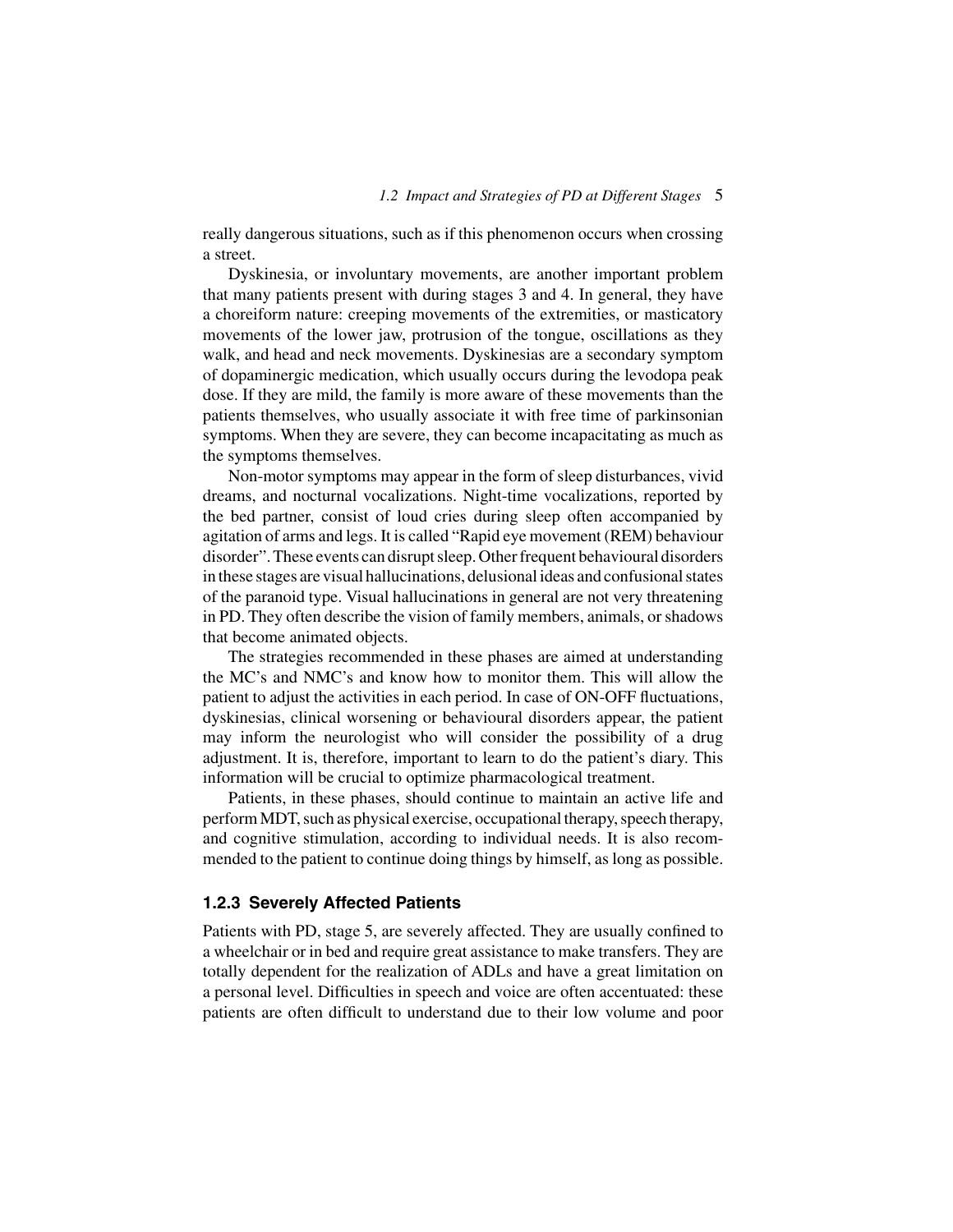articulation of words. They may eventually develop contractures and present decubitus ulcers or recurrent urinary tract infections.

Since the emergence of effective therapies for the cure of this disease, not all patients reach a state of total dependence. However, they are experiencing a progressive reduction in ON time and an increase in dependency time. In the final stages of this disease, the presence of progressive dysphagia can cause recurrent aspiration pneumonia, which is a possible cause of death. Other conditions that may contribute to this outcome are infections of pressure ulcers or urinary tract.

Since a causal treatment of the disease is still not possible, the objective for an optimal treatment will be to obtain for the patient a good QoL and the maximum of independence possible. In the advanced stages, it is recommended to increase the hygiene, to take care of the mobilization, to adapt the feeding and above all to take care of communication. The LSVT method has demonstrated efficacy in the treatment of speech and speech disorders. However, in very severe situations, it is advisable to maintain communication, even if external technical support is necessary.

Possible conduct disorders should be addressed, while enhancing the hobbies and pleasures that can still take place, such as listening to music, reading, or watching movies.

Caregivers should make them feel their support, while they should seek a replacement that allows them to have their own space and thus, avoid the burden of care and better adaptation when the patient passes away.

### **1.3 QoL in PD**

*Quality of life* means well-being or satisfaction with aspects of life that are important to the person according to social standards and personal judgments. Because of this latter characteristic (i.e., personal judgment), the QoL is understood differently by each person and, therefore, it is difficult to define. The World Health Organization (WHO) defines it as: "an individual perception of the position in a person's life, in the context of the culture and value system in which he lives, in relation to his goals, expectations, standards and concerns".

Quality of Life, as related to Health (QoLRH), is the self-perception and assessment of the impact that the disease has on a patient's life and what its consequences are [2]. This assessment is extremely important because, when it is not possible to cure, maintaining the QoL of the patient is a priority of medical care. Among the different components of QoLRH, main attention must be paid on: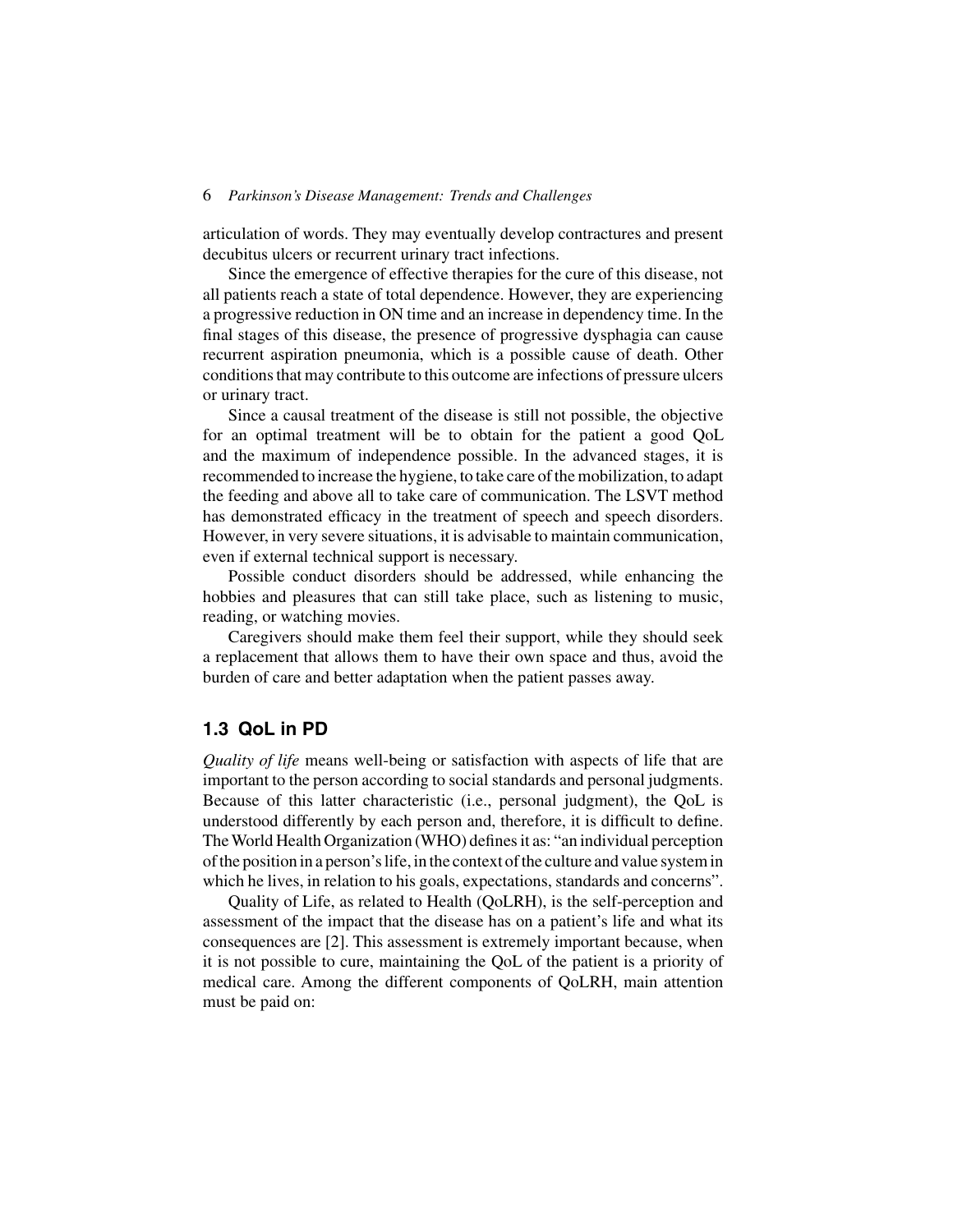- physical aspects, which are related to symptoms and are functional (i.e., ability to perform activities);
- mental aspects in relation to mood and cognition;
- social aspects such as family role or social relations; and
- economic aspects.

In a recent study by Winter et al. [3], a baseline and 3, 6 and 12 months' assessments were performed on 145 Parkinson's patients. The average annual cost was calculated at 20.095  $\epsilon$  per patient. The direct costs involved an expenditure of 13.185 € on medication, 3.526 € on hospital care, and 3.789 € on residences. The indirect costs accounted for 34.5% of the total costs (6.937  $\epsilon$ ). The costs of home care for the family accounted for 20% of direct costs. Factors associated with a higher total cost were fluctuations, dyskinesias, and younger age.

To assess QoLRH in PD, 56 studies were reviewed [4]. The three most important factors determining QoLRH in PD were depression, stage of the disease, and the time that has elapsed since the onset of the disease.

In another study by Sławek et al. [5], performed with 100 patients, the most important predictor for poor QoL was depression, followed by motor complications. Motor complications, especially nocturnal akinesia and dyskinesia, significantly decrease the QoL of Parkinson's patients [6]. Not only can dyskinesias affect QoL, but they can also increase health costs in patients with PD. This should be taken into account when planning treatment [7].

Despite the high impact of motor symptoms in Parkinson's, non-motor symptoms seem to influence patients' QoL even more [8]. Non-motor symptoms tend to accumulate. The average was 10 symptoms per patient in the populations studied and symptoms tend to intensify over time. Depression, anxiety, fatigue, sleep disorders, pain, orthostatic hypotension, and profuse sweating are some of those that have shown an individual relationship with loss of QoL. In fact, any symptom that, due to its intensity, is installed as a central problem in the life of the patient has a direct and important impact on his or her QoL. For example: difficulty swallowing, persistent constipation, urinary urgency and night-time urination, delusions and hallucinations, memory problems, or a sense of choking when breathing. At the global level, the main factors influencing the poor QoL of those affected by PD are (in order):

- 1. Depression
- 2. Overall disease severity (Hoehn and Yahr stage)
- 3. Dyskinesia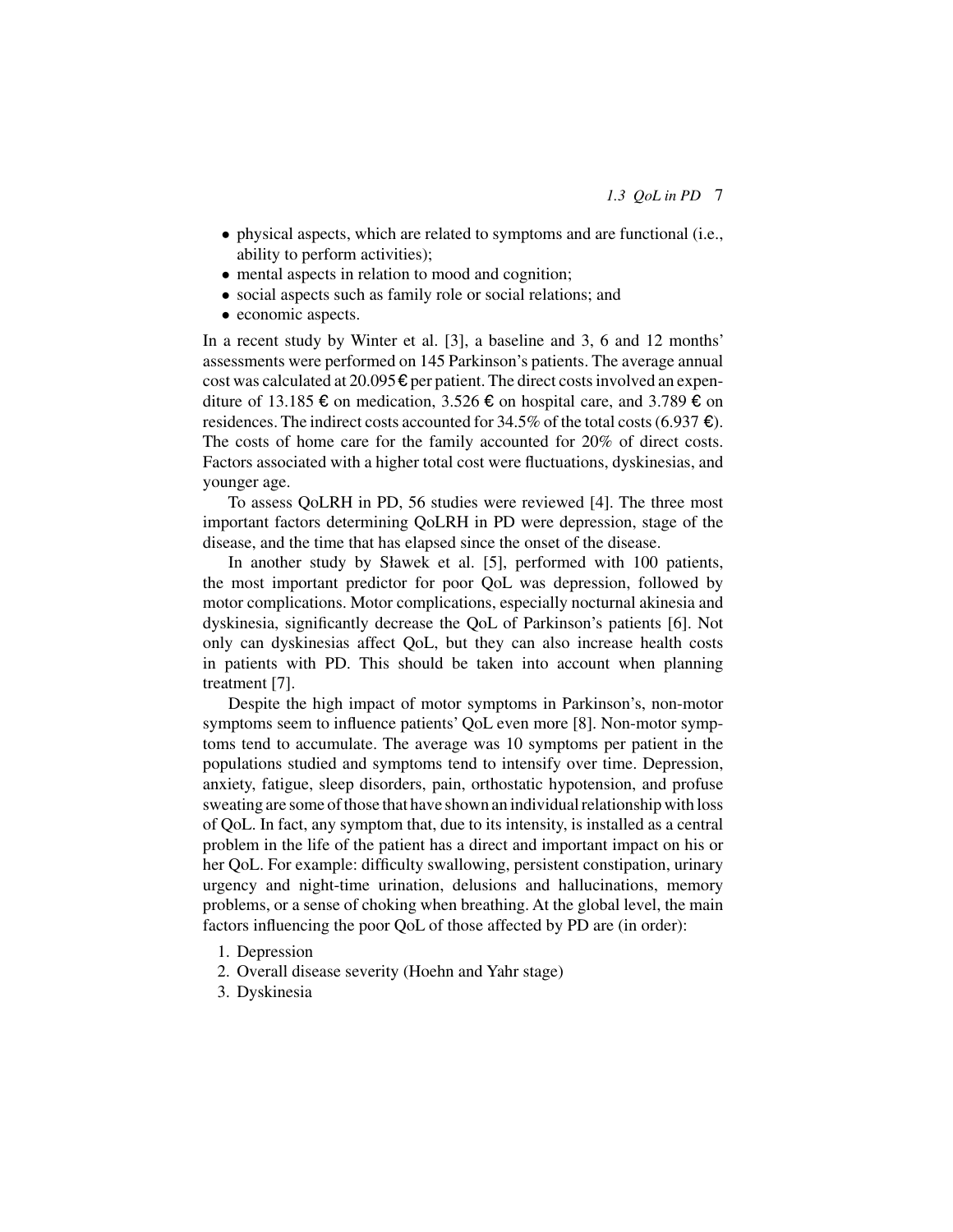- 4. ON–OFF fluctuations
- 5. Age
- 6. Insomnia
- 7. Tremor
- 8. Cognitive dysfunction

Another element that must be taken into account is the QoL in caregivers of patients with PD [9]. 40% of caregivers indicate that their health suffers from caring. Nearly half have increased depression, two-thirds report that their social life has suffered. The caregiver becomes burned out more (burden of care) if the patient has more disability, or affective problems, mental confusion, or falls.There is a correlation between those caregivers that are most affected and the degree of a patient's depression. The conclusion is that more attention should be given to caregivers' care, particularly in advanced stages and/or with psychiatric and fall complications. These findings demonstrate that the QoL of both the patient and the caregiver depends, to a great extent, on the inclusion of the burden of care as one of the problems associated with PD [10].

# **1.4 State of Art of Current Trends in PD Management**

The current treatment of PD is symptomatic and is applied through pharmacological and/or surgical treatment, associated with MDT.

The pharmacological treatment of PD aims to alleviate the symptoms associated with the disease, through the precise adjustment of medication. During the first few years of treatment, dopaminergic drugs are usually very effective. When the ON–OFF phenomena are already present, this objective is reached essentially by reducing the time during which the patient is in the OFF state, while avoiding the appearance of MCs and NMS. The reduction of OFF time is, therefore, one of the main parameters used to evaluate the effectiveness of therapeutic interventions, both in medical practice and in clinical trials. To determine the optimal treatment plan, gathering accurate information about a patient's condition throughout the day is essential. In clinical practice, the method currently available is based on diaries filled in by patients and their caregivers, recording hours of ON–OFF and the presence of dyskinesia. However, this method has limitations that make it unreliable, such as motor difficulties, failures in memory and in compliance, and subjective evaluation. It is necessary to know precisely the effect of drugs on reducing OFF hours and increasing the ON hours in Parkinson's patients. Reliable tools are, therefore, needed for detecting the motor condition of patients.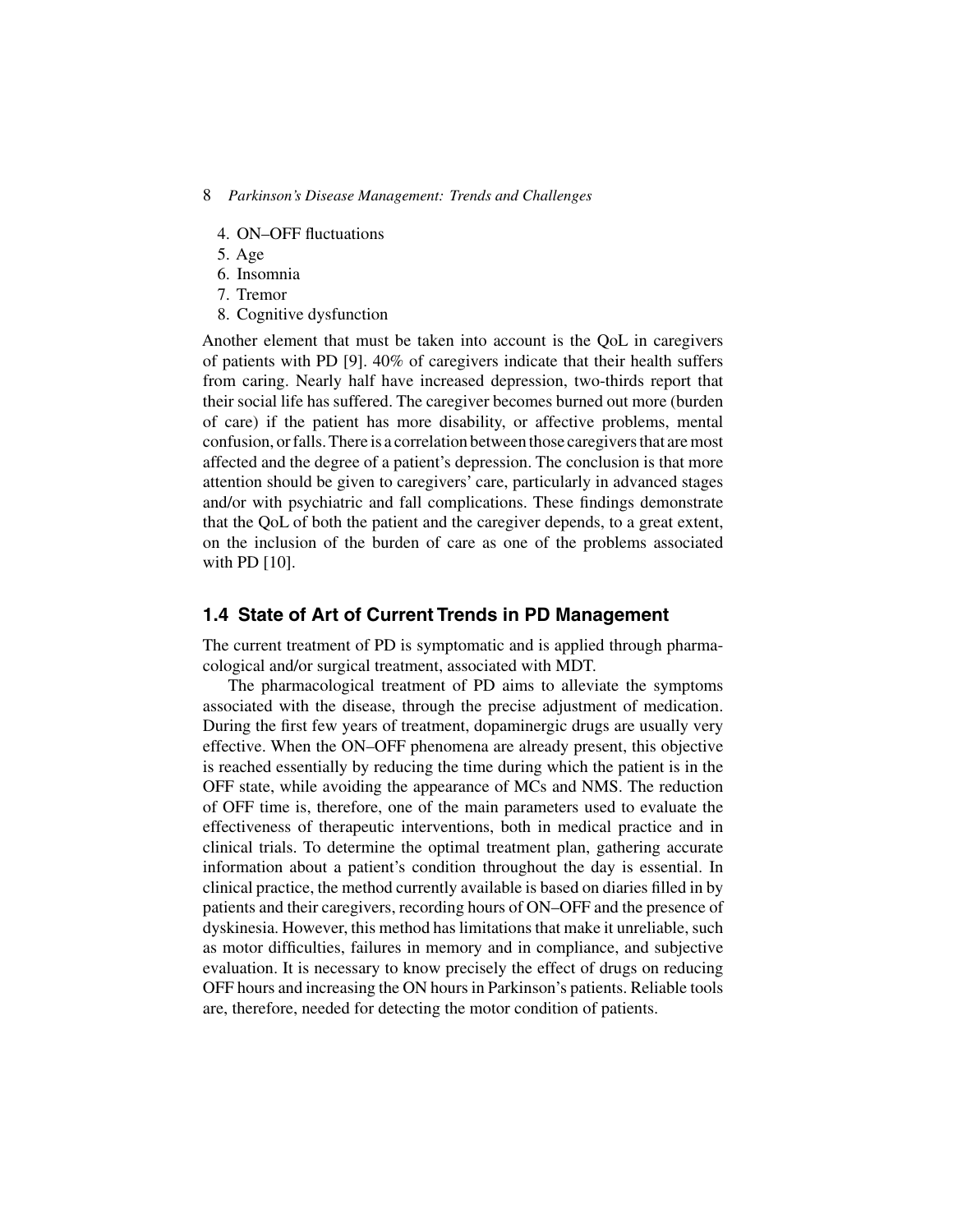In patients with advanced PD, in which it is very difficult to control MCs and NMS through pharmacological adjustment, interventional therapy strategies are increasingly applied. These treatment strategies are aimed at obtaining continuous dopaminergic stimulation (CDS), either by using an infusion pump to deliver medication or by deep brain stimulation (DBS). However, these techniques are expensive, and often difficult to manage by the patient. Well-designed clinical studies on these interventional therapeutic approaches provided evidence for the efficacy of DBS and CDS in advanced PD and opened new perspectives for their use in earlier disease stages also.

On the other hand, there is growing scientific evidence of the benefit of the application of MDT, such as physiotherapy, speech therapy (e.g., LSVT), occupational therapy, cognitive stimulation, and psychoeducation in the treatment of Parkinson's Disease. Intensive and multidisciplinary rehabilitation slows the progression of motor decay, and slows the need to increase treatment with levodopa, which is postulated to have a neuroprotective effect [11]. Therefore, the application of MDT from the moment of diagnosis seems of great interest. There are several studies of multidisciplinary care in PD comparing outcomes before and after the intervention. Outpatient multidisciplinary care programs have reported short-term improvements in UPDRS (Unified Parkinson Disease Rating Scale) motor score, gait speed and stride length, speech, depression and health-related QoLRH. Long-term improvements in motor function have also been reported, and the authors comment that a close collaboration among members of the multidisciplinary team was essential to obtain the best results.

Potential limitations to the implementation of effective MDT are: distance, insufficient expertise among health professionals, poor interdisciplinary collaboration, poor communication, and lack of financial support for a multidisciplinary team approach. Regular face-to-face team meetings are important for effective functioning of the team. These meetings allow sharing of pertinent information and ensure the team is working towards shared goals for any given patient. The meetings can be a forum and stimulus for staff education, driving up quality of care. This type of coordinated multidisciplinary approach is sometimes referred to as interdisciplinary.

Most hospitals in Europe do not have a multidisciplinary service for the care of people with PD. These types of therapies are expensive and in addition, their application requires patients to frequently go from one place to another. This entails a number of limitations, both economic and logistical, for those affected with PD before having access to these therapies.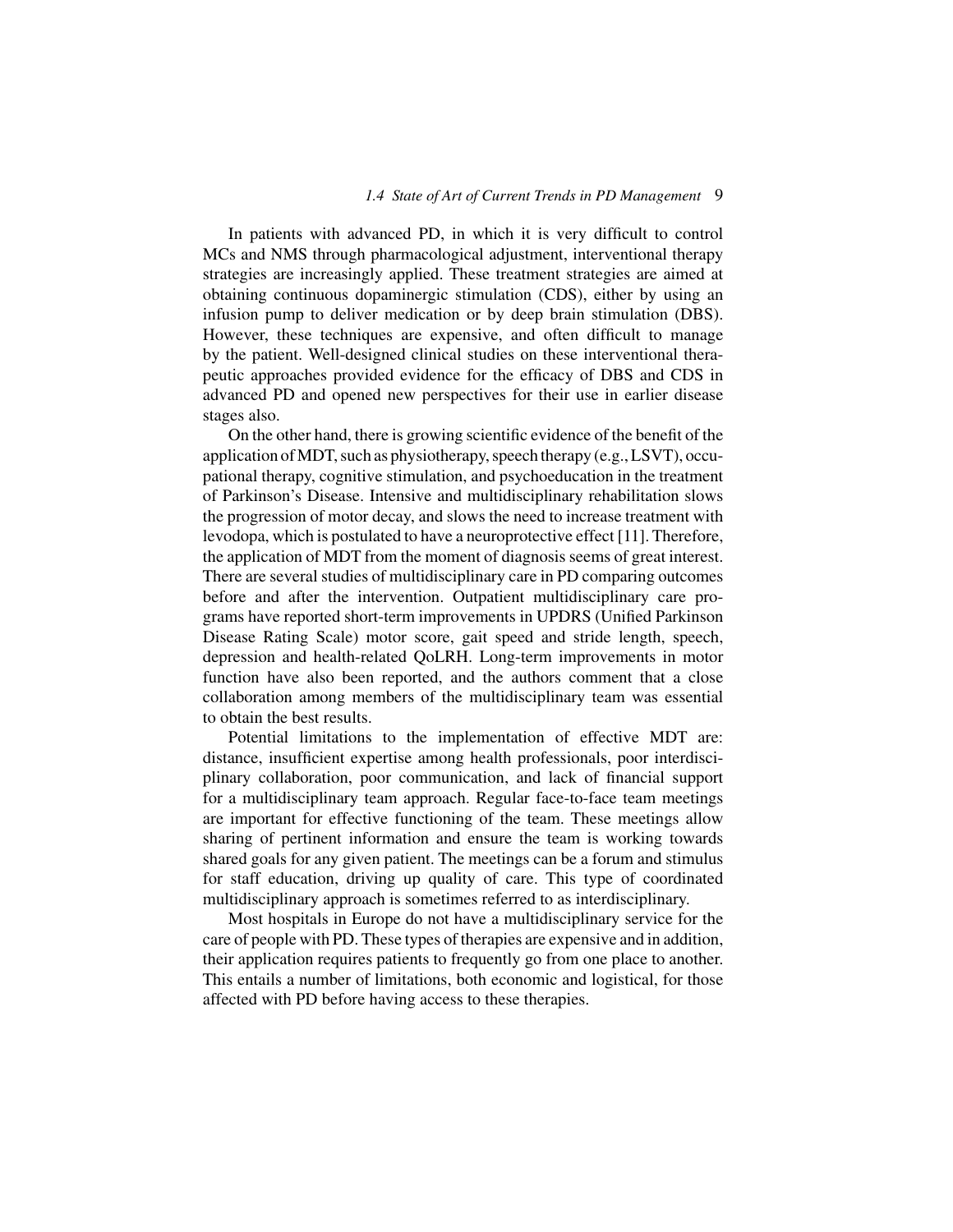# **1.5 Needs and Challenges for Optimal PD Management**

Current management of advanced PD is complicated and problems arising from poor QoL affect many patients. In 2001, *the Committee on Quality of Health Care in America Institute of Medicine* provided an objective analysis on healthcare. The report listed six aims, proposing that health care should be: safe, effective, patient-centred, timely, efficient, and equitable. However, current care for PD in the US, Europe, and likely the majority of the world, frequently does not meet these six aims [12]. PD care is often not safe. Individuals with PD who are hospitalized are often subjected to delayed treatment, contraindicated medications, prolonged immobility, lengthy stays, and high mortality [13, 14]. There are some comprehensive and distributed PD care models that are quite effective, but only few patients receive such care. Many PD-related hospitalizations are likely preventable. The patient-centred care that is timely has been rarely studied. Despite the limited evidence, focus groups and surveys suggest that individuals with PD want more personalized information from multiple disciplines that is delivered remotely in a timely manner [15]. PD care is very inefficient. Patients and their caregivers spend hours travelling and waiting in the clinic for routine follow-up appointments or for the application of complementary therapies.

Finally, and perhaps what may be most concerning, there exists inequity of current PD care. A primary determinant of the care that will be received is where you live. In the US, 42% of individuals with PD older than 65 and up to 100% of individuals in some rural areas do not see a neurologist soon after diagnosis [16]. In Europe, the first right expressed in the European Parkinson's Disease Association Charter is care from a physician with a special interest in PD. However, 44% of Europeans do not see a PD specialist in the first 2 years after diagnosis. Beyond neurological care, access to specialist nurses, occupational therapists, and counsellors is often more limited [17]. In less wealthy countries, the situation is even worse. China only has approximately 50 movement disorder specialists to care for more than 2 million individuals with PD and Bolivia only has 15. A door-to-door epidemiology study found that none of the individuals identified with PD had ever seen a physician, much less received treatment.

We can make the treatment safer, effective, patient-centred, efficient, and equitable only with the application of two conditions: that the treatment is applied mostly in the patient's home and with the use of tools, based on new technologies: sensors, communication platforms, and smartphones. This will overcome economic barriers and physical distance.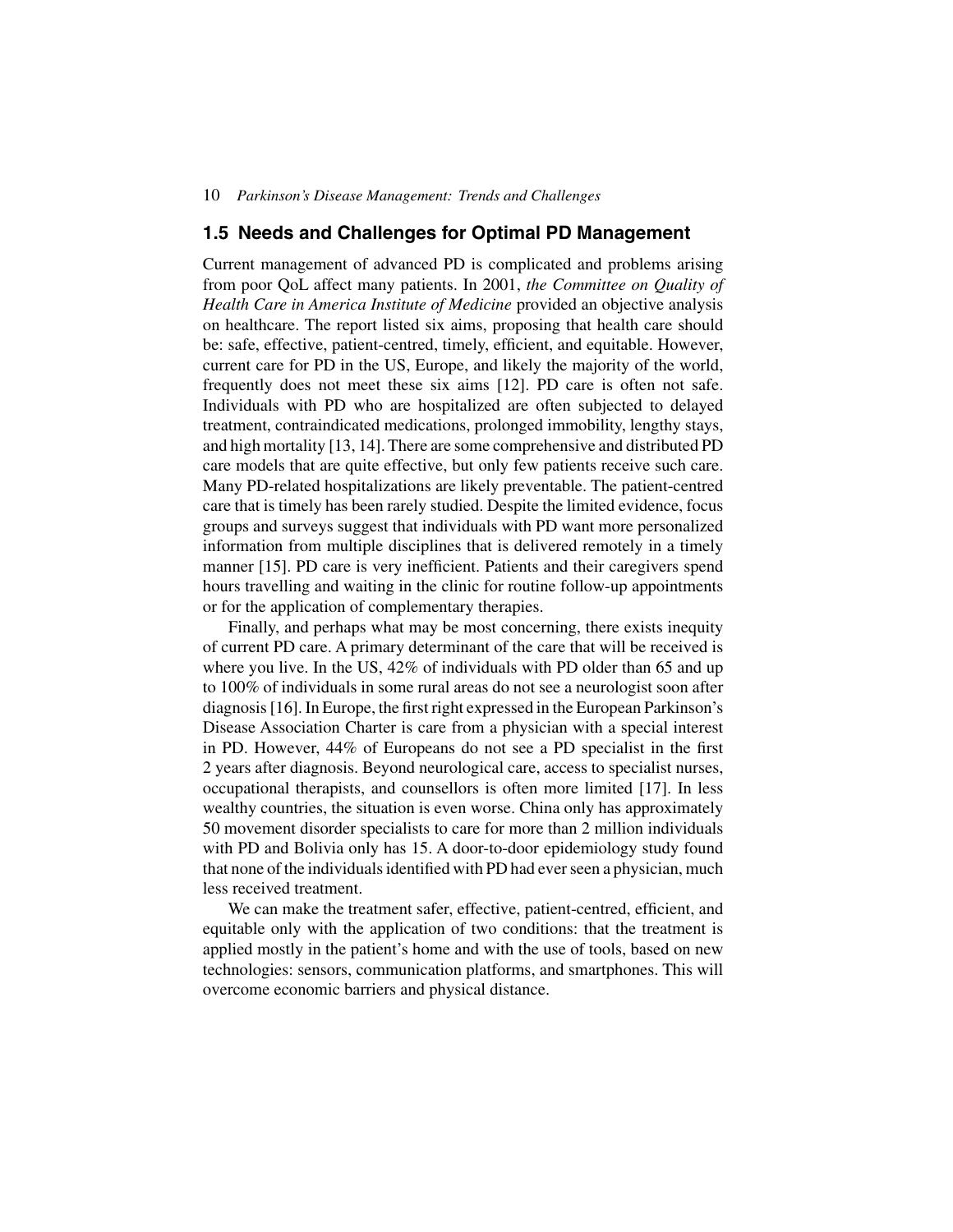The simple fact of detecting accurately and reliably the clinical condition of the patient can mean a significant advance in the QoL of the patient, as this will affect a much more accurate adjustment of medication. In addition, with the help of adequate platforms, many more patients, as well as their caregivers, will receive more specialized medical care, complementary therapies, and psychoeducation as often as necessary, regardless of where they live.

In addition, reliable detection of the motor status of PD patients throughout the day can drastically change the value of drug clinical trials. Finally, the careful selection of patients amenable to the semi-invasive therapy options becomes more and more important and should be timely. An interdisciplinary setting is required to account for optimal patient information and awareness, selection of best individual treatment modality, training of relatives and caregivers, management of complications, and follow-up care.

The application of this type of tool is also of great interest in this section [18].

From a clinical point of view, the development of new technologies in the management of Parkinson's Disease must be validated so that the improvement of the QoL related to health is the main objective. Symptom-monitoring tools should be based on these premises: to provide a valid and accurate parameter of a clinically relevant characteristic of the disease; to find evidence that the parameter has an ecologically relevant effect on the specific clinical application; that a target interval can be defined in which the parameter reflects the appropriate treatment response; and finally, that the implementation is simple to allow repetitive use [19].

Remote monitoring from devices, such as wearable sensors, smartphones, platforms, disease management applications, smart beds, wall-mounted cameras, smart glasses, and even utensils, can monitor a patient's symptoms and function objectively in their environment, facilitating the delivery of highly personalized care.

Another aspect to improve PD care is that the most of it must be delivered at home. Current care models frequently require older individuals with impaired mobility, cognition, and driving ability to be driven by overburdened caregivers to large, complex urban medical centres. Moving care to the patient's home would make PD care more patient-centred. Demographic factors, including aging populations, and social factors, such as the splintering of the extended family, will increase the need for home-based care. Technological advances, especially the ability to assess and deliver care remotely, will enable the transition of care back to the home. However, despite its promise, this next generation of home-based care will have to overcome barriers, including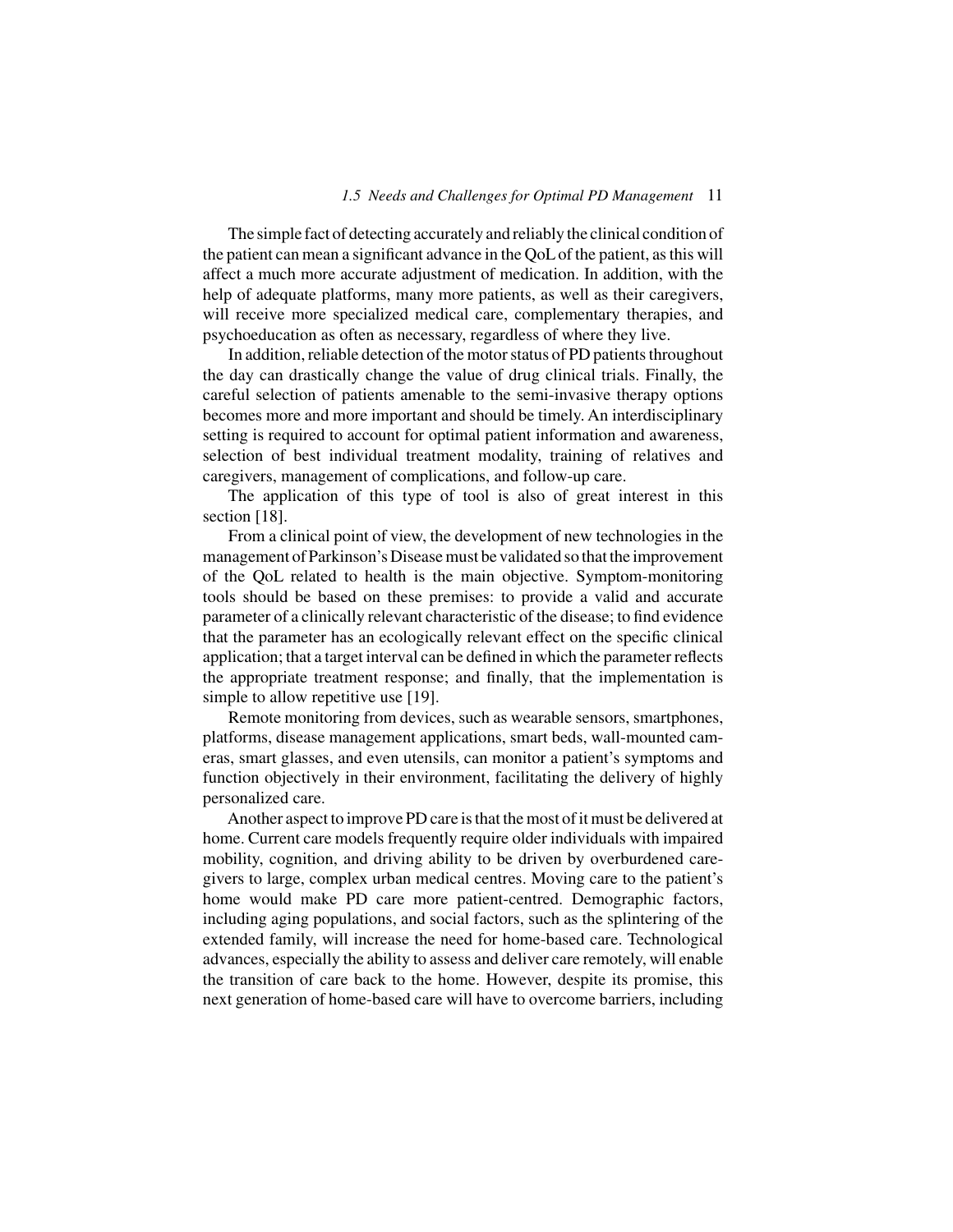outdated insurance models and a technological divide. Once these barriers are addressed, home-based care will increase access to high-quality care for the growing number of individuals with PD.

Emerging care models will combine remote monitoring, self-monitoring, and multidisciplinary care to enable the provision of patient-centred care at home and decrease the need for in-clinic assessments.

The demand for in-home care is likely to grow as a result of demographic, economic, social, and technological factors. Both the absolute number and proportion of older individuals with PD will increase.

# **1.6 Conclusion**

A system for PD management will be necessary in the near future. It must be able to reliably assess the symptoms, facilitate patient disease management, and give them independence and the best QoL.At the same time, the tools must help the patient to stay physically and mentally active as much as possible. Finally, they must provide the neurologist with disease management tools to optimize the treatment.

### **References**

- [1] Smith, M., and Simons, G. (eds). (2006). *Patient Education for People with Parkinson's Disease and Their Carers: A Manual*. Hoboken, NJ: Wiley.
- [2] Martínez-Martín, P. (1998). *Calidad de Vida relacionada con la Salud En La Enfermedad de Parkinson*. Belgrade: Ars Médica
- [3] Winter, Y, Balzer-Geldsetzer, M., Spottke, A., Reese, J. P., Baum, E., Klotsche, J., et al. (2010). Longitudinal study of the socioeconomic burden of Parkinson's disease in Germany. *Eur*. *J*. *Neurol*. 17, 1156–1163.
- [4] Forjaz, M. J., Frades-Payo, B., Martínez-Martín, P. (2009). The current state of the art concerning quality of life in Parkinson's disease: II. Determining and associated factors. *Rev Neurol*. 16–31, 49, 655–660.
- [5] Sławek, J., Derejko, M., and Lass, P. (2005) Factors affecting the quality of life of patients with idiopathic Parkinson's disease: a cross-sectional study in an outpatient clinic attendees. *Parkinsonism Relat. Disord*. 11, 465–468.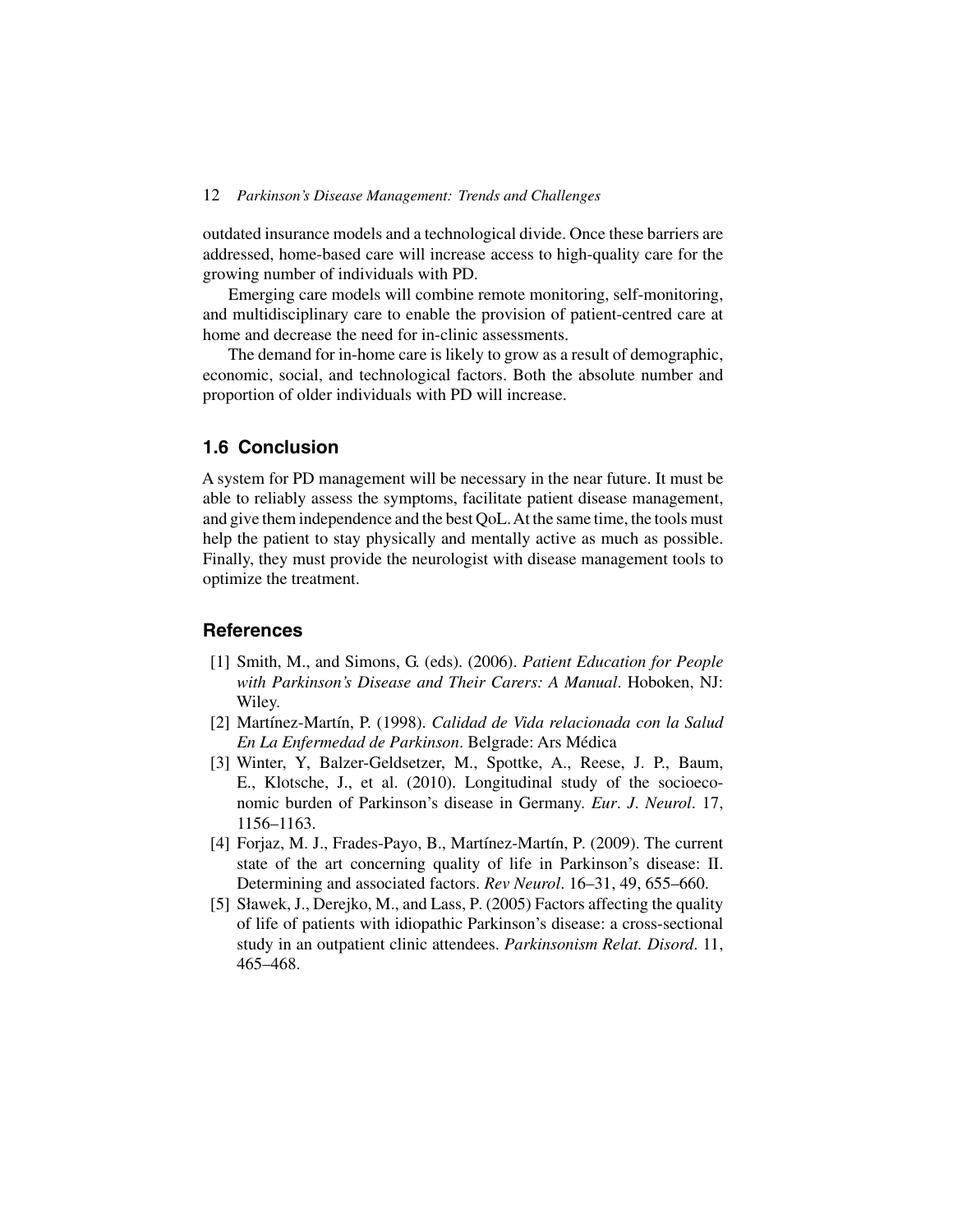- [6] Chapuis, S., Ouchchane, L., Metz, O., Gerbaud, L., and Durif, F. (2005). Impact of the motor complications of Parkinson's disease on the quality of life. *Mov*. *Disord*. 20, 224–230.
- [7] Pechevis, M., Clarke, C. E., Vieregge, P., Khoshnood, B., Deschaseaux-Voinet, C., Berdeaux, G., et al.; Trial Study Group. Effects of dyskinesias in Parkinson's disease on quality of life and health-related costs: a prospective European study. *Eur. J. Neurol*. 12, 956–963.
- [8] Martínez-Martín, P., Schapira, A. H., Stocchi, F., Sethi, K., Odin, P., MacPhee, G., et al. (2007). Prevalence of nonmotor symptoms in Parkinson's disease in an international setting; study using Non-Motor Symptoms Questionnaire in 545 patients. *Mov. Disord*. 22, 1623–1629.
- [9] Schrag, A., Hovris, A, Morley, D., Quinn, N., Jahanshahi, M. (2006). Caregiver-burden in Parkinson's disease is closely associated with psychiatric symptoms, falls, and disability. *Parkinsonism Relat*. *Disord*. 12, 35–41.
- [10] Schrag, A., Hovris, A., Morley, D., Quinn, N., and Jahanshahi, M. (2006). Caregiver-burden in Parkinson's disease is closely associated with psychiatric symptoms, falls, and disability. *Parkinsonism Relat*. *Disord*. 12, 35–41.
- [11] Frazzitta, G. et al. (2015). Intensive rehabilitation treatment in early Parkinson's disease: a randomized pilot study with a 2-year follow-up. *Neurorehabil. Neural. Repair* 29, 123–131*.*
- [12] Institute of Medicine (US) and Committee on Quality of Health Care in America. (2001). *Crossing the Quality Chasm: A New Health System for the 21st Century*. Washington, DC: National Academy Press.
- [13] Gerlach, O. H., Winogrodzka, A., and Weber, W. E. (2011). Clinical problems in the hospitalized Parkinson's disease patient: systematic review. Mov Disord. 26, 197–208.
- [14] Aminoff, M. J., Christine, C. W., Friedman, J. H., et al. (2011). Management of the hospitalized patient with Parkinson's disease: current state of the field and need for guidelines. *Parkinsonism Relat. Disord.* 17, 139–145.
- [15] van der Eijk, M., Faber, M. J., Post, B., et al. (2015). Capturing patients' experiences to change Parkinson's disease care delivery: a multicenter study. *J*. *Neurol*. 262, 2528–2538.
- [16] Willis, A. W., Schootman, M., Evanoff, B. A., Perlmutter, J. S., and Racette, B.A. (2011). Neurologist care in Parkinson disease: a utilization, outcomes, and survival study. *Neurology* 77, 851–857.